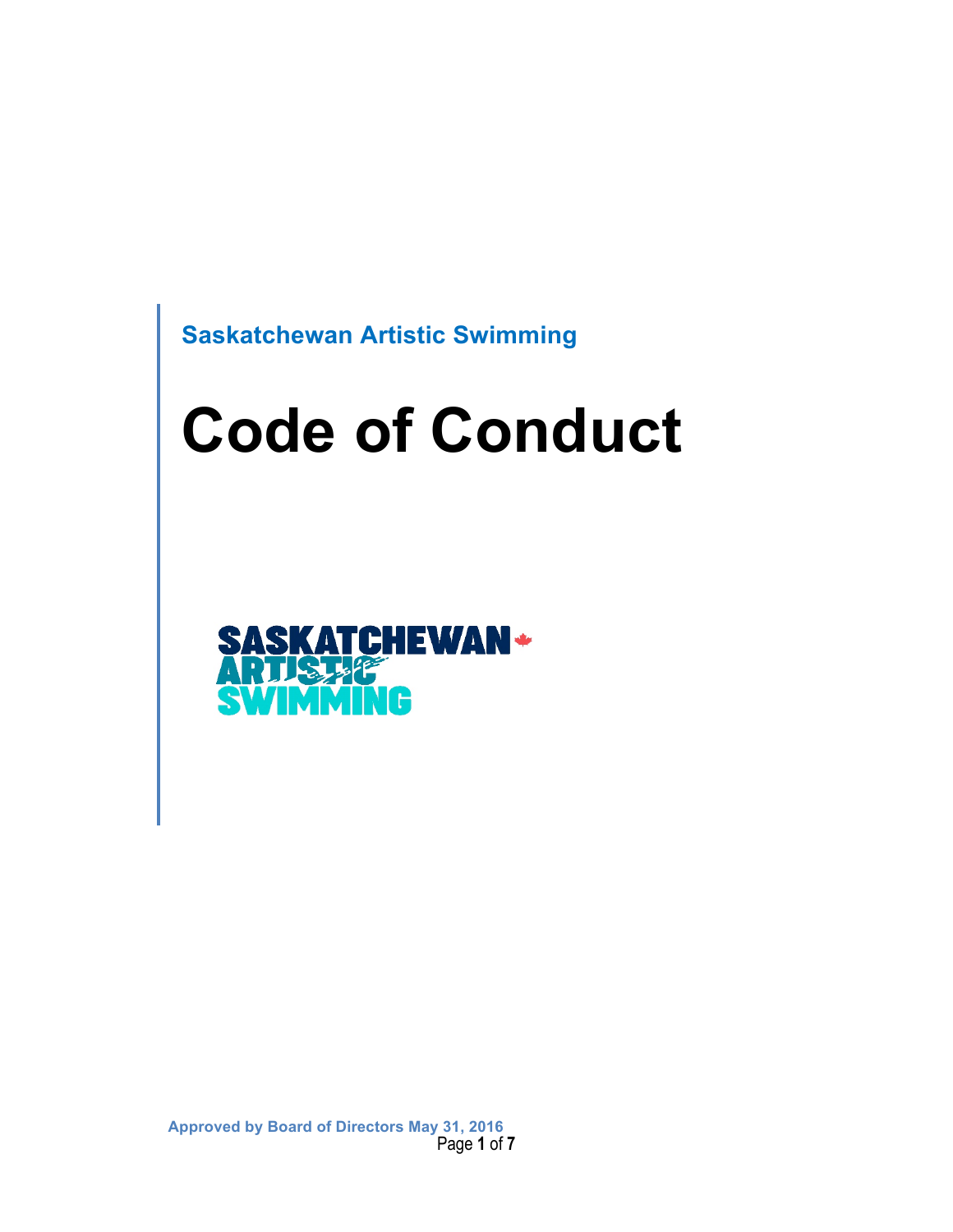## **Saskatchewan Artistic Swimming Code of Conduct**

#### **Definitions**

- 1. The following terms have these meanings in this Code:
	- a) *"Association"* **Saskatchewan Artistic Swimming**
	- b) "*Individuals"* All categories of membership defined in the Association's Bylaws, as well as all individuals engaged in activities with the Association including, but not limited to, athletes, coaches, referees, officials, volunteers, managers, administrators, committee members, staff and directors and officers of the Association
	- c) "*Harassment*" Behaviour that constitutes harassment is defined in Section 7(b)
	- d) "*Workplace Harassment or Workplace Violence*" Behaviour that constitutes workplace harassment and workplace violence is defined in Section 7(c)
	- e) "*Sexual harassment*" Behaviour that constitutes sexual harassment and workplace violence is defined in Section 7(d)

#### **Purpose**

2. The purpose of this Code is to ensure a safe and positive environment by making Individuals aware that there is an expectation of appropriate behaviour consistent with this Code. The Association supports equal opportunity, prohibits discriminatory practices, and is committed to providing an environment in which all individuals are treated with respect and fairness.

#### **Application of this Code**

- 3. This Code applies to Individuals' conduct during the Association's business, activities, and events including, but not limited to, competitions, practices, tryouts, training camps, travel associated with the Association's activities, the Association's office environment, and any meetings.
- 4. This Code also applies to Individuals' conduct outside of the Association's business, activities, and events when such conduct adversely affects relationships within the Association and/or its Members (and its work and sport environment) and is detrimental to the image and reputation of the Association. Such jurisdiction will be determined by the Association at its sole discretion.
- 5. An Individual who violates this Code may be subject to sanctions pursuant to the Association's *Discipline and Complaints Policy*.
- 6. An employee of the Association found to have breached this Code will be subject to appropriate disciplinary action subject to the terms of the Association's Human Resources Policy*,* as well as the employee's Employment Agreement, as applicable. Violations could result in a warning, reprimand, access restrictions, suspension and other disciplinary actions up to and including termination of employment/contract.

#### **Responsibilities**

- 7. Individuals have a responsibility to:
	- a) Maintain and enhance the dignity and self-esteem of the Association members and other individuals by:
		- Demonstrating respect to individuals regardless of body type, physical characteristics, athletic ability, age, ancestry, colour, race, citizenship, ethnic origin, place of origin, creed, disability, family status, marital status, gender identity, gender expression, sex, and sexual orientation
		- ii. Focusing comments or criticism appropriately and avoiding public criticism of Individual or the Association
		- iii. Consistently demonstrating the spirit of sportsmanship, sport leadership, and ethical conduct
		- iv. Acting, when appropriate, to correct or prevent practices that are unjustly discriminatory
		- v. Consistently treating individuals fairly and reasonably
		- vi. Ensuring adherence to the rules of the sport and the spirit of those rules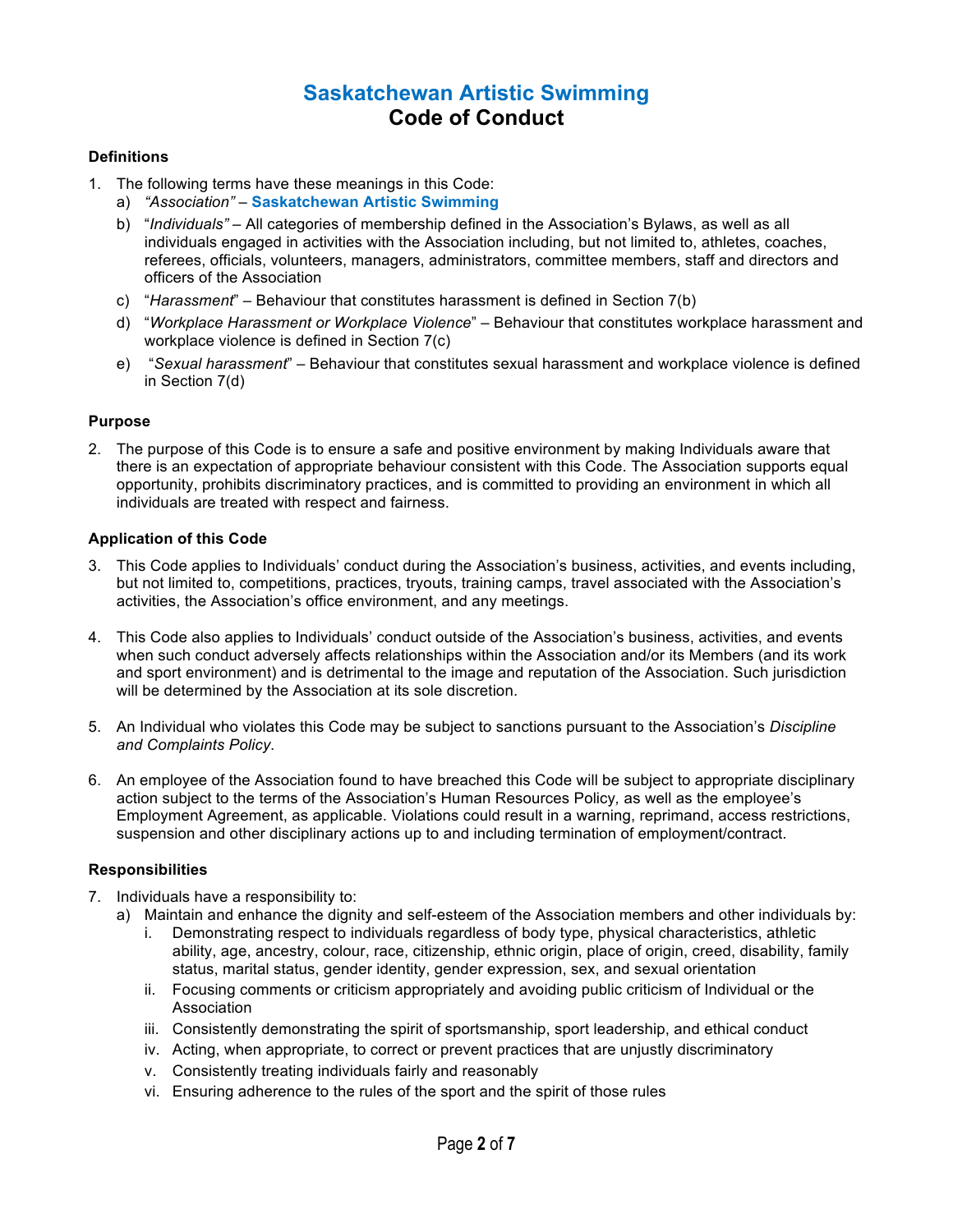- b) Refrain from any behaviour that constitutes **harassment** where harassment is defined as insulting, intimidating, humiliating, malicious, degrading or offensive behaviour. Types of behaviour that constitute harassment include, but are not limited to:
	- a. Written or verbal abuse, threats, or outbursts
	- b. The display of visual material which is offensive or which one ought to know is offensive
	- c. Unwelcome remarks, jokes, comments, innuendo, or taunts
	- d. Leering or other suggestive or obscene gestures
	- e. Condescending or patronizing behaviour which is intended to undermine self-esteem, diminish performance or adversely affect working conditions
	- f. Practical jokes which cause awkwardness or embarrassment, endanger a person's safety, or negatively affect performance
	- g. Any form of hazing
	- h. Unwanted physical contact including, but not limited to, touching, petting, pinching, or kissing
	- i. Unwelcome sexual flirtations, advances, requests, or invitations
	- j. Physical or sexual assault
	- k. Behaviours such as those described above that are not directed towards a specific individual or group but have the same effect of creating a negative or hostile environment
	- l. Retaliation or threats of retaliation against an individual who reports harassment
- c) Refrain from any behaviour that constitutes **Workplace Harassment or Workplace Violence**, where workplace harassment is defined as conduct against a worker in a workplace that is known or ought reasonably to be known to be unwelcome; and where workplace violence is defined as the exercise of physical force by a person against a worker, in a workplace, that causes or could cause physical injury to the worker; an attempt to exercise physical force against a worker, in a workplace, that could cause physical injury to the worker; or a statement or behaviour that it is reasonable for a worker to interpret as a threat to exercise physical force against the worker, in a workplace, that could cause physical injury to the worker. Workplace matters should not be confused with legitimate, reasonable management actions that are part of the normal work function, including measures to correct performance deficiencies, such as placing someone on a performance improvement plan, or imposing discipline for workplace infractions. Types of behaviour that constitute workplace harassment or workplace violent include, but are not limited to:

#### *Workplace Harassment*

- i. Bullying
- ii. Repeated offensive or intimidating phone calls or emails
- iii. Inappropriate touching, advances, suggestions or requests
- iv. Displaying or circulating offensive pictures, photographs or materials
- v. Psychological abuse
- vi. Discrimination
- vii. Intimidating words or conduct (offensive jokes or innuendos)
- viii. Words or actions which are known or should reasonably be known to be offensive, embarrassing, humiliating, or demeaning

#### *Workplace Violence*

- ix. Verbal threats to attack a worker
- x. Sending to or leaving threatening notes or emails
- xi. Making threatening physical gestures
- xii. Wielding a weapon
- xiii. Hitting, pinching or unwanted touching which is not accidental
- xiv. Blocking normal movement or physical interference, with or without the use of equipment
- xv. Sexual violence
- xvi. Any attempt to engage in the type of conduct outlined above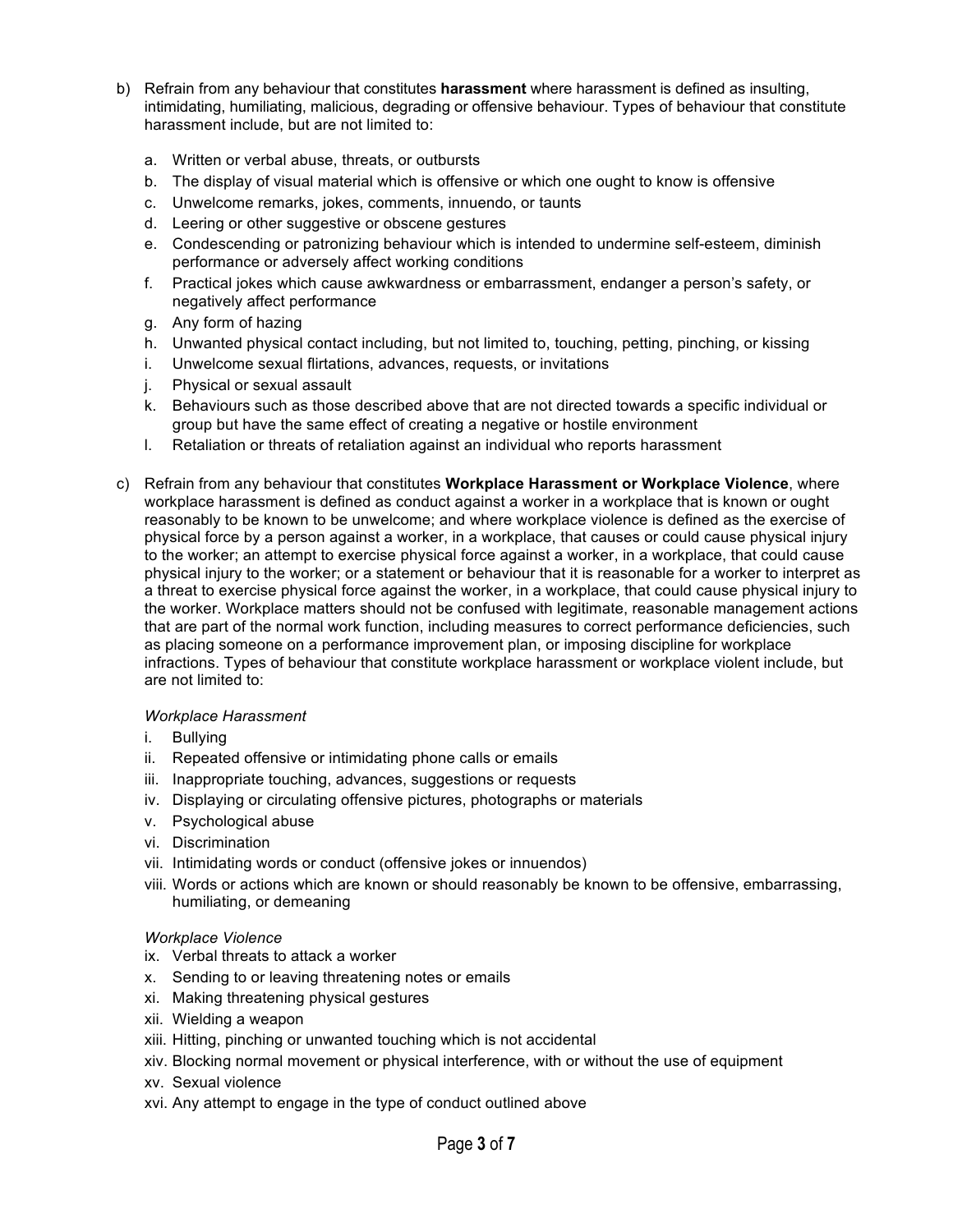- d) Refrain from any behaviour that constitutes **Sexual Harassment**, where sexual harassment is defined as unwelcome sexual comments and sexual advances, requests for sexual favours, or conduct of a sexual nature. Types of behaviour that constitute sexual harassment include, but are not limited to:
	- i. Sexist jokes
	- ii. Display of sexually offensive material
	- iii. Sexually degrading words used to describe a person
	- iv. Inquiries or comments about a person's sex life
	- v. Unwelcome sexual flirtations, advances, or propositions
	- vi. Persistent unwanted contact
- e) Abstain from the non-medical use of drugs or the use of performance-enhancing drugs or methods. More specifically, the Association adopts and adheres to the Canadian Anti-Doping Program. The Association will respect any penalty enacted pursuant to a breach of the Canadian Anti-Doping Program, whether imposed by the Association or any other sport Association
- f) Refrain from associating with any person for the purpose of coaching, training, competition, instruction, administration, management, athletic development, or supervision of the sport, who has incurred an antidoping rule violation and is serving a sanction involving a period of ineligibility imposed pursuant to the Canadian Anti-Doping Program and/or the World Anti-Doping Code and recognized by the Canadian Centre for Ethics in Sport (CCES)
- g) Refrain from the use of power or authority in an attempt to coerce another person to engage in inappropriate activities
- h) Refrain from consuming alcohol, tobacco products, or recreational drugs while participating in Association programs, activities, competitions, or events. In the case of adults, avoid consuming alcohol in situations where minors are present and take reasonable steps to manage the responsible consumption of alcohol in adult-oriented social situations associated with the Association's events
- i) Respect the property of others and not wilfully cause damage
- j) Adhere to all federal, provincial, municipal and host country laws
- k) Comply, at all times, with the Association's bylaws, policies, procedures, and rules and regulations, as adopted and amended from time to time
- l) When driving a vehicle with an Individual:
	- i. Not have his or her license suspended
	- ii. Not be under the influence of alcohol, illegal drugs or substances
	- iii. Have valid car insurance
- m) Refrain from engaging in deliberate cheating which is intended to manipulate the outcome of a competition and/or not offer or receive any bribe which is intended to manipulate the outcome of a competition.

#### **Board/Committee Members**

- 8. In addition to section 7 (above), Association's Directors and Committee Members will have additional responsibilities to:
	- a) Function primarily as a member of the board and/or committee(s) of Association; not as a member of any other particular member or constituency
	- b) Act with honesty and integrity and conduct themselves in a manner consistent with the nature and responsibilities of the Association's business and the maintenance of Individuals' confidence
	- c) Ensure that the Association's financial affairs are conducted in a responsible and transparent manner with due regard for all fiduciary responsibilities
	- d) Conduct themselves openly, professionally, lawfully and in good faith in the best interests of Association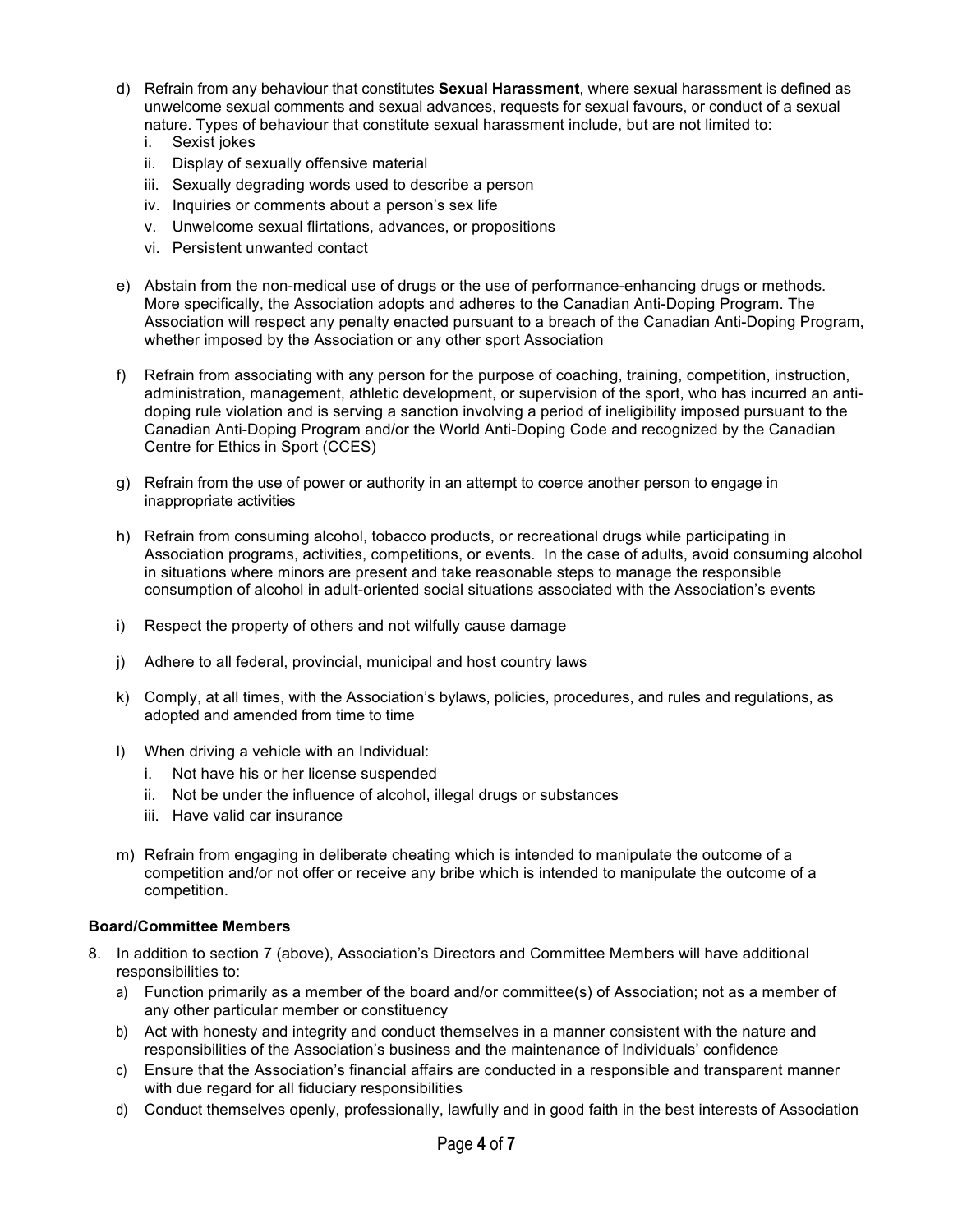- e) Be independent and impartial and not be influenced by self-interest, outside pressure, expectation of reward, or fear of criticism
- f) Behave with decorum appropriate to both circumstance and position
- g) Keep informed about the Association's activities, the provincial sport community, and general trends in the sectors in which they operate
- h) Exercise the degree of care, diligence, and skill required in the performance of their duties pursuant to the laws under which the Association is incorporated
- i) Respect the confidentiality appropriate to issues of a sensitive nature
- j) Respect the decisions of the majority and resign if unable to do so
- k) Commit the time to attend meetings and be diligent in preparation for, and participation in, discussions at such meetings
- l) Have a thorough knowledge and understanding of all Association governance documents
- m) Conform to the bylaws and policies approved by Association

#### **Coaches**

- 9. In addition to section 7 (above), coaches have many additional responsibilities. The coach-athlete relationship is a privileged one and plays a critical role in the personal, sport, and athletic development of the athlete. Coaches must understand and respect the inherent power imbalance that exists in this relationship and must be extremely careful not to abuse it, consciously or unconsciously. Coaches will:
	- a) Ensure a safe environment by selecting activities and establishing controls that are suitable for the age, experience, ability, and fitness level of the involved athletes
	- b) Prepare athletes systematically and progressively, using appropriate time frames and monitoring physical and psychological adjustments while refraining from using training methods or techniques that may harm athletes
	- c) Avoid compromising the present and future health of athletes by communicating and cooperating with sport medicine professionals in the diagnosis, treatment, and management of athletes' medical and psychological treatments
	- d) Accept and promote athletes' personal goals and refer athletes to other coaches and sports specialists as appropriate
	- e) Support the coaching staff of a training camp, provincial team, or national team; should an athlete qualify for participation with one of these programs
	- f) Provide athletes (and the parents/guardians of minor athletes) with the information necessary to be involved in the decisions that affect the athlete
	- g) Act in the best interest of the athlete's development as a whole person
	- h) Comply with the Association's *Screening Policy, if applicable.*
	- i) Report to the Association any ongoing criminal investigation, conviction, or existing bail conditions, including those for violence, child pornography, or possession, use, or sale of any illegal substance
	- j) Under no circumstances provide, promote, or condone the use of drugs (other than properly prescribed medications) or performance-enhancing substances and, in the case of minors, alcohol and/or tobacco
	- k) Respect athletes playing with other teams and, in dealings with them, not encroach upon topics or actions which are deemed to be within the realm of 'coaching', unless after first receiving approval from the coaches who are responsible for the athletes
	- l) Dress professionally, neatly, and inoffensively
	- m) Use inoffensive language, taking into account the audience being addressed
	- n) Recognize the power inherent in the position of coach and respect and promote the rights of all participants in sport. This is accomplished by establishing and following procedures for confidentiality (right to privacy), informed participation, and fair and reasonable treatment. Coaches have a special responsibility to respect and promote the rights of participants who are in a vulnerable or dependent position and less able to protect their own rights
	- o) Not engage in a sexual relationship with an athlete under 18 years old, or an intimate or sexual relationship with an athlete over the age of 18 if the coach is in a position of power, trust, or authority over the athlete
	- p) Refrain from using their power or authority to coerce another person to engage in or tolerate sexual or harmful activities.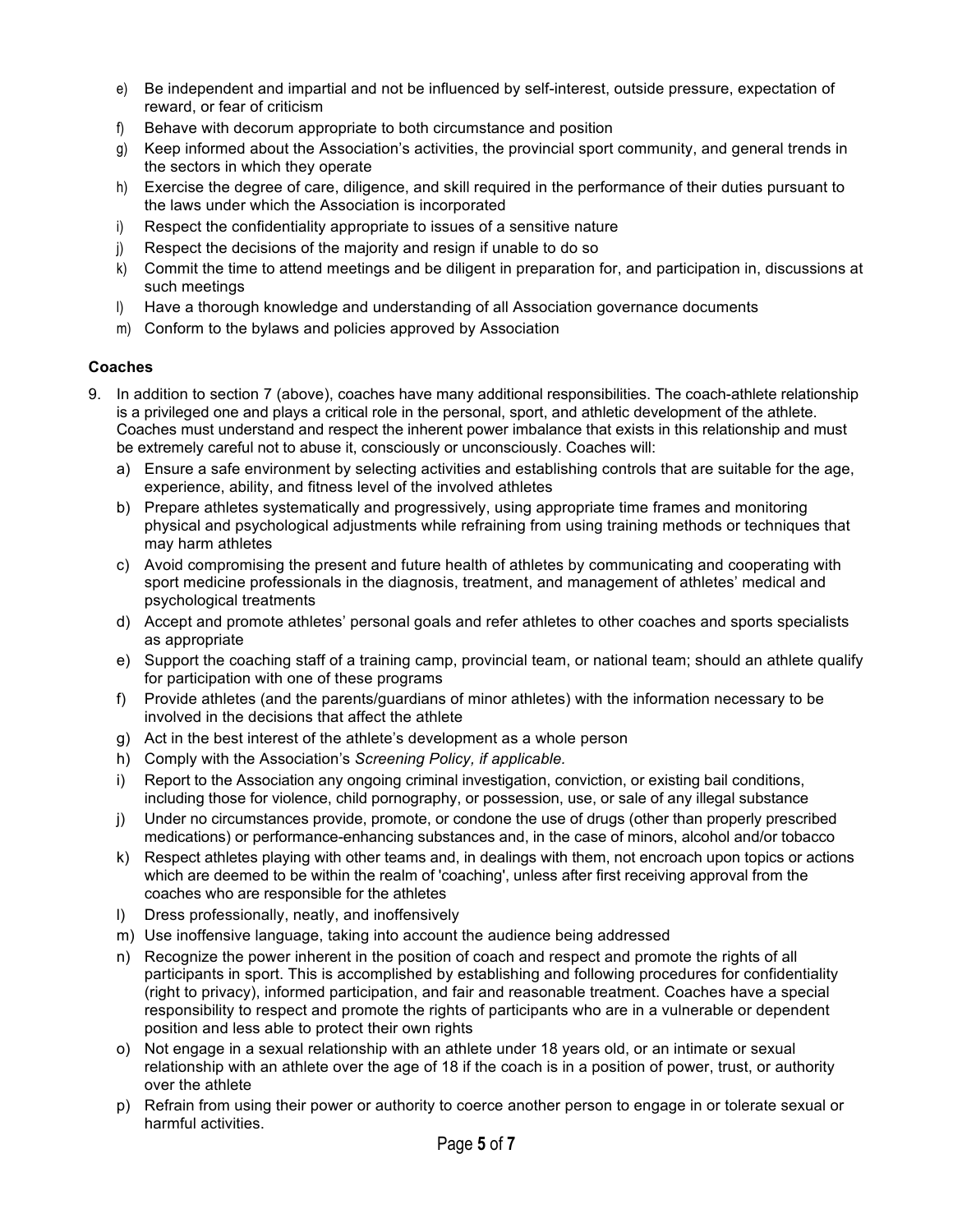- q) Refrain from conduct that causes physical or emotional harm to Individuals
- r) Prevent the use of power or authority in an attempt, successful or not, to coerce another person to engage in or tolerate sexual activity.

### **Athletes**

- 10. In addition to section 7 (above), athletes will have additional responsibilities to:
	- a) Report any medical problems in a timely fashion, when such problems may limit their ability to travel, practice, or compete; or in the case of carded athletes, interfere with the athlete's ability to fulfill their carded athlete requirements
	- b) Participate and appear on-time, well-nourished, and prepared to participate to their best abilities in all competitions, practices, training sessions, tryouts, tournaments, and events
	- c) Properly represent themselves and not attempt to participate in a competition for which they are not eligible by reason of age, classification, or other reason
	- d) Adhere to the Association's rules and requirements regarding clothing and equipment
	- e) Act in a sportsmanlike manner and not display appearances of violence, foul language, or gestures to other athletes, officials, coaches, or spectators
	- f) Dress in a manner representative of the Association; focusing on neatness, cleanliness, and discretion
	- g) Act in accordance with the Association's policies and procedures and, when applicable, additional rules as outlined by coaches or managers

### **Officials**

- 11. In addition to section 7 (above), officials will have additional responsibilities to:
	- a) Maintain and update their knowledge of the rules and rules changes
	- b) Work within the boundaries of their position's description while supporting the work of other officials
	- c) Act as an ambassador of the Association by agreeing to enforce and abide by national and provincial rules and regulations
	- d) Take ownership of actions and decisions made while officiating
	- e) Respect the rights, dignity, and worth of all individuals
	- f) Not publicly criticize other officials or any club or the Association
	- g) Act openly, impartially, professionally, lawfully, and in good faith
	- h) Be fair, equitable, considerate, independent, honest, and impartial in all dealings
	- i) Respect the confidentiality required by issues of a sensitive nature, which may include ejections, defaults, forfeits, discipline processes, appeals, and specific information or data about Individuals
	- j) Honour all assignments unless unable to do so by virtue of illness or personal emergency, and in these cases inform the assignor or the Association at the earliest possible time
	- k) When writing reports, set out the true facts
	- l) Dress in proper attire for officiating

#### **Parents/Guardians and Spectators**

12. In addition to paragraph 7 above, Parents/Guardians and Spectators at events will:

- a) Encourage athletes to play by the rules and to resolve conflicts without resorting to hostility or violence
- b) Condemn the use of violence in any form
- c) Never ridicule a participant for making a mistake during a performance or practice
- d) Provide positive comments that motivate and encourage participants continued effort
- e) Respect the decisions and judgments of officials, and encourage athletes to do the same. Feedback on competition performances is provided by officials only to the coaching staff, so parents are encouraged to discuss any questions with your athletes coach
- f) Recognize that officials, executives and staff act in good faith, and in the best interests of the athletes and sport as a whole.
- g) Never question an officials' or staffs' judgment or honesty
- h) Support all efforts to remove verbal and physical abuse, coercion, intimidation and sarcasm